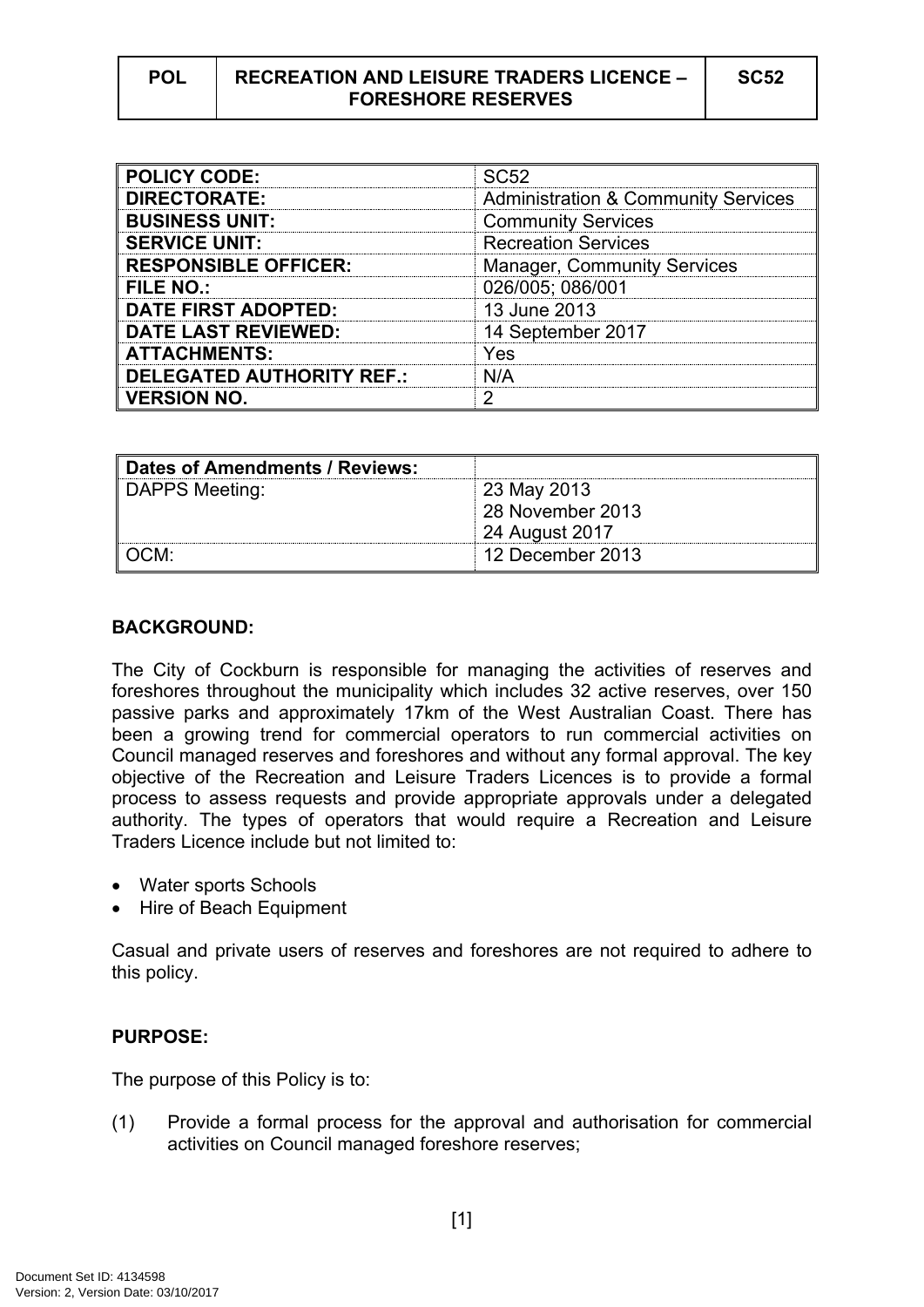(2) To establish a standard set of guidelines and conditions for commercial operators to run activities on Council managed foreshore reserves.

## **POLICY:**

To approve formal applications received by Commercial operators to carry out commercial activities on City of Cockburn managed foreshore reserves in accordance with City of Cockburn Local Laws.

#### Application Process

- *(1) Assessment to undertake Commercial Activities on Council foreshore reserves*
	- 1. Applications for a Traders Licence on Council foreshore reserves must include a site plan showing the area of proposed operation or development, nature of operation, any requirements associated with fixed plant or buildings, times of operation and necessary equipment.
	- 2. Applications will be checked for consistency with any existing development plans, beach and reserve classification, gazetted or priority uses, other existing uses, potential conflict and any perceived beneficial or adverse impacts. If the proposal is in direct conflict with any identified use or beach classification, then the application must be automatically rejected.
	- 3. Minimum \$10,000,000 Public Liability cover to be provided and remain current for the period of licence.
	- 4. Provide up-to-date State and/or National Police Clearance Certificate and/or Working with Children (WWC) check according to the Traders Licence they are seeking, such as:
		- i. State: required if Licensee will be transporting people
		- ii. National: required for all new applicants and renewals
		- iii. WWC: a current check is required for all traders and assistants working in contact with children, (valid for 3yrs)
	- 5. Where required, obtain written approval from the Department of Transport – Marine Division, Fremantle Port Authority, Department of Conservation and Land Management, Work Safe and/or any other relevant statutory authority.
	- 6. Where appropriate provide up to date Accreditation Certification prior to the commencement of operations and such policy to remain during the approval period.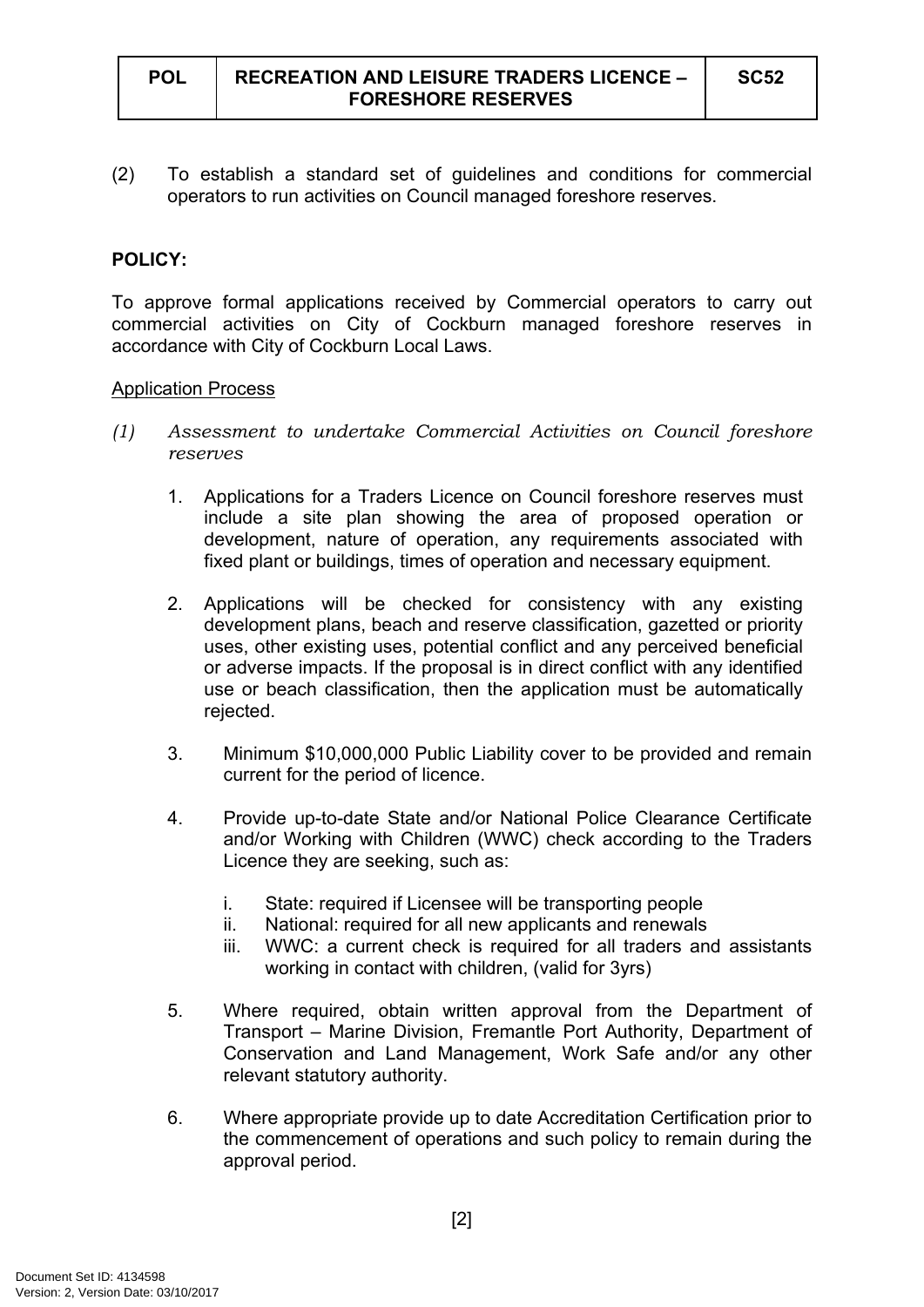- 7. Provide a Risk Management Plan.
- 8. New licence applications may not be approved if a similar business is operating within at least 500m of the location on the same day/s. The City reserves the right to not provide permits under these circumstances or if there is deemed to be any other conflict to operators within the proximity.
- *(2) Conditions of Approval*

Applications received by the City will be assessed by the Chief Executive Officer or nominated officers under delegated authority. The following conditions will be set for all Recreation and Leisure Traders Licences:

- 1. In general, any commercial operations should be located within the vicinity of existing parking, toilet facilities and take into account reserve access constraints. Proposals requiring extra parking or access are to be assessed in conjunction with a Reserve Management Plan, provided by the applicant, identifying any financial or other support required from Council for establishment and maintenance costs to enable the commercial operation to proceed.
- 2. Approval to operate will be for a maximum period of twelve (12) months from date of issue.
- 3. The Licensee is required to ensure that the site is left in a clean and tidy condition during and after use.
- 4. The Licensee is required to ensure that the natural ground coverage or dune stabilisation growth is not disturbed.
- 5. The Licensee must forward a Certificate of Currency or copy of the Insurance Policy for a minimum of \$10 million Public Liability Insurance to Council prior to the commencement of operations and such Policy to remain current during the approval period.
- 6. Compliance with Council's Local Law relating to signs and its statement of planning policy (Part 12 Enforcement of Local Laws, Division 5 Section 12.29) with all signs being removed after each day's trading or as agreed by Council at the completion of the event period in which the operation is included.
- 7. The Licensee is responsible for ensuring that payment of all Licence and Charge Fees, together with the written approval from other Statutory Authorities, relevant Accreditation Certification and a Certificate of Currency or copy of the Insurance Policy have been submitted to Council's Recreation Services Department prior to the commencement of operations.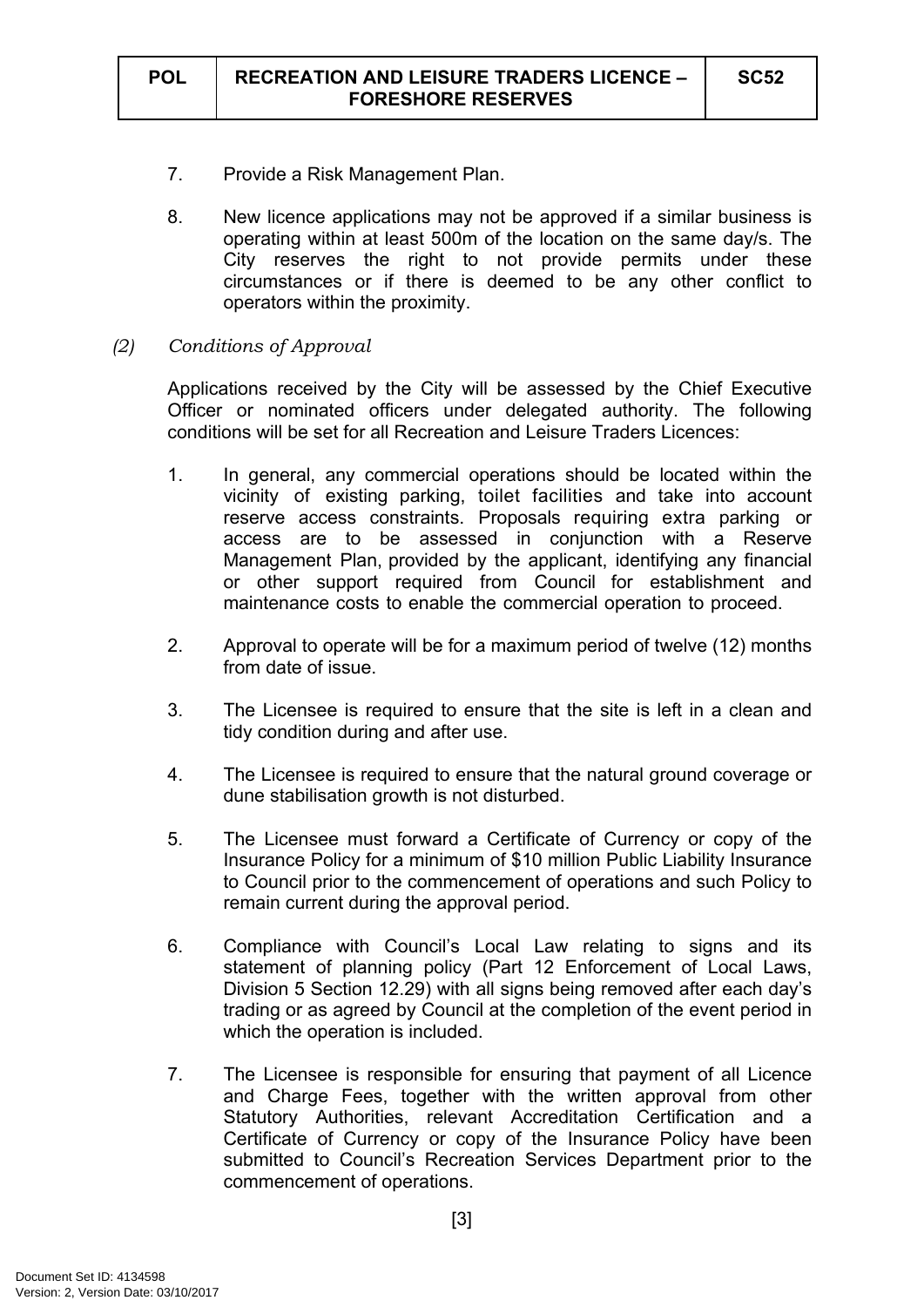- 8. Any substantiated complaints received will be forwarded to the operator for his/her attention. Should the operator be unable or unwilling to satisfactorily address such complaints, then consideration will be given to either varying the conditions of use, altering the location of the site or withdrawing permission for the continued use of the site.
- 9. Operations seeking renewal of their Traders Licence who have not satisfactorily addressed concerns by Council or complaints received will not have their Traders Licence renewed.
- 10. On-site inspections to be undertaken by Council Staff to determine if the operation has had a detrimental environmental impact on the foreshore area. Should degradation of the site be evident, the operator will be requested to undertake necessary repairs and consideration will be given to altering the location of the site or withdrawing permission for the continued use of the foreshore or reserve area by the operator.
- 11. The Council may require an Acoustic Consultants Report from a Member of the Association of Australian Acoustics Consultants, indicating that noise levels will comply with prescribed standards.
- 12. Fees charged are in accordance with the fees and charges schedule set by Council with the inclusion of a bond at the discretion of the City.
- 13. Prior to final approval to being issued, Council's staff will ensure that: all fees have been paid, written approval from relevant statutory authorities has been obtained, a copy of the relevant Accreditation Certification, a copy of Public Liability Insurance Policy has been provided and the operator has satisfactorily addressed any previous concerns or complaints received in respect to their previous licence.
- 14. Council reserves the right to withdraw permission for the use of the site, to alter the location of the site and/or vary conditions of use in relation to any Recreational Traders Licence issued.
- *(3) Policing and Compliance*
	- 1. Council Rangers and CoSafe staff will be advised of all approved Recreational Traders Operators and provided with copies of the letter of approval detailing all conditions applied to the Traders Licence.
	- 2. Duty Ranger and Security to advise Council's Recreation Services staff of any non-compliance of conditions by operators.
	- 3. Operators found to be in breach of licence conditions are to be first formally advised of their obligations and requested to comply with the conditions of approval. Further breaches may result in the licence being withdrawn or conditions of use varied.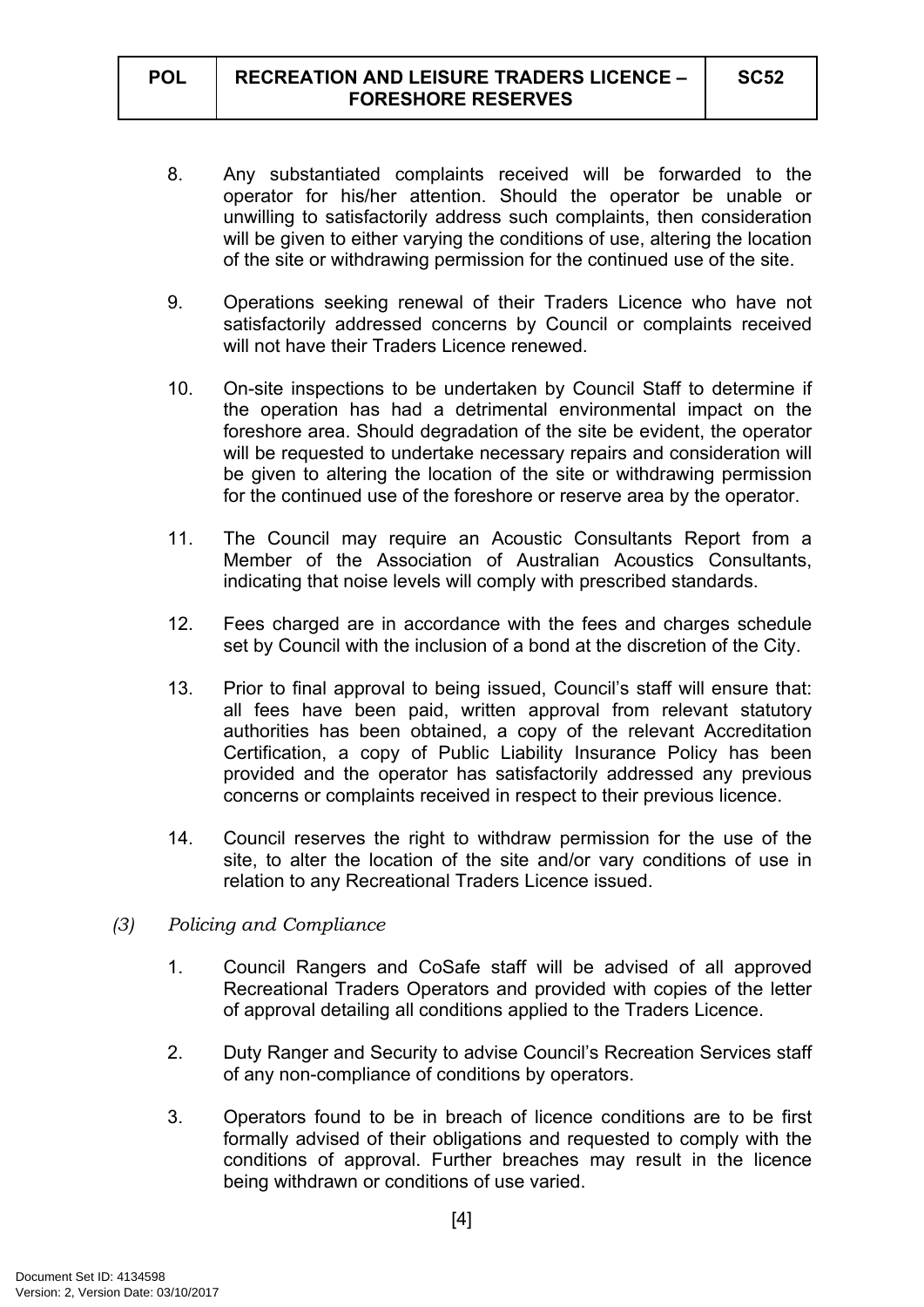

# **Application for Recreation & Leisure Traders Licence**

Please complete this form to apply for a Licence to trade on the City's reserves and foreshores. If you require any clarification about details on the form, please contact Recreation Services on 9411 3444 or email [recreation@cockburn.wa.gov.au](mailto:recreation@cockburn.wa.gov.au)

| <b>Business Contact Details</b>                                                                                                                                                                                                |                                           |
|--------------------------------------------------------------------------------------------------------------------------------------------------------------------------------------------------------------------------------|-------------------------------------------|
|                                                                                                                                                                                                                                | Mobile: _________________________________ |
|                                                                                                                                                                                                                                |                                           |
|                                                                                                                                                                                                                                |                                           |
|                                                                                                                                                                                                                                |                                           |
|                                                                                                                                                                                                                                |                                           |
| Telephone Number: National Property of the Contract of the Contract of the Contract of the Contract of the Contract of the Contract of the Contract of the Contract of the Contract of the Contract of the Contract of the Con |                                           |

### **Details of Proposed Trading**

- 1. Location of proposed site for which the licence is sought (Attach map)
- 2. Description of any structures proposed to be used by the applicant and its location
- 3. Kind of goods or services intended to be sold, hired or conducted
- 4. Names and addresses and contact numbers of assistants
- Details of use

| Day | <b>Date</b> | Time (From - To) |
|-----|-------------|------------------|
|     |             |                  |
|     |             |                  |
|     |             |                  |
|     |             |                  |
|     |             |                  |
|     |             |                  |
|     |             |                  |

\_\_\_\_\_\_\_\_\_\_\_\_\_\_\_\_\_\_\_\_\_\_\_\_\_\_\_\_\_\_\_\_\_\_\_\_\_\_\_\_\_\_\_\_\_\_\_\_\_\_\_\_\_\_\_\_\_\_\_\_\_\_\_\_\_\_\_\_

Period for which the licence is sort (Maximum period of 24 months)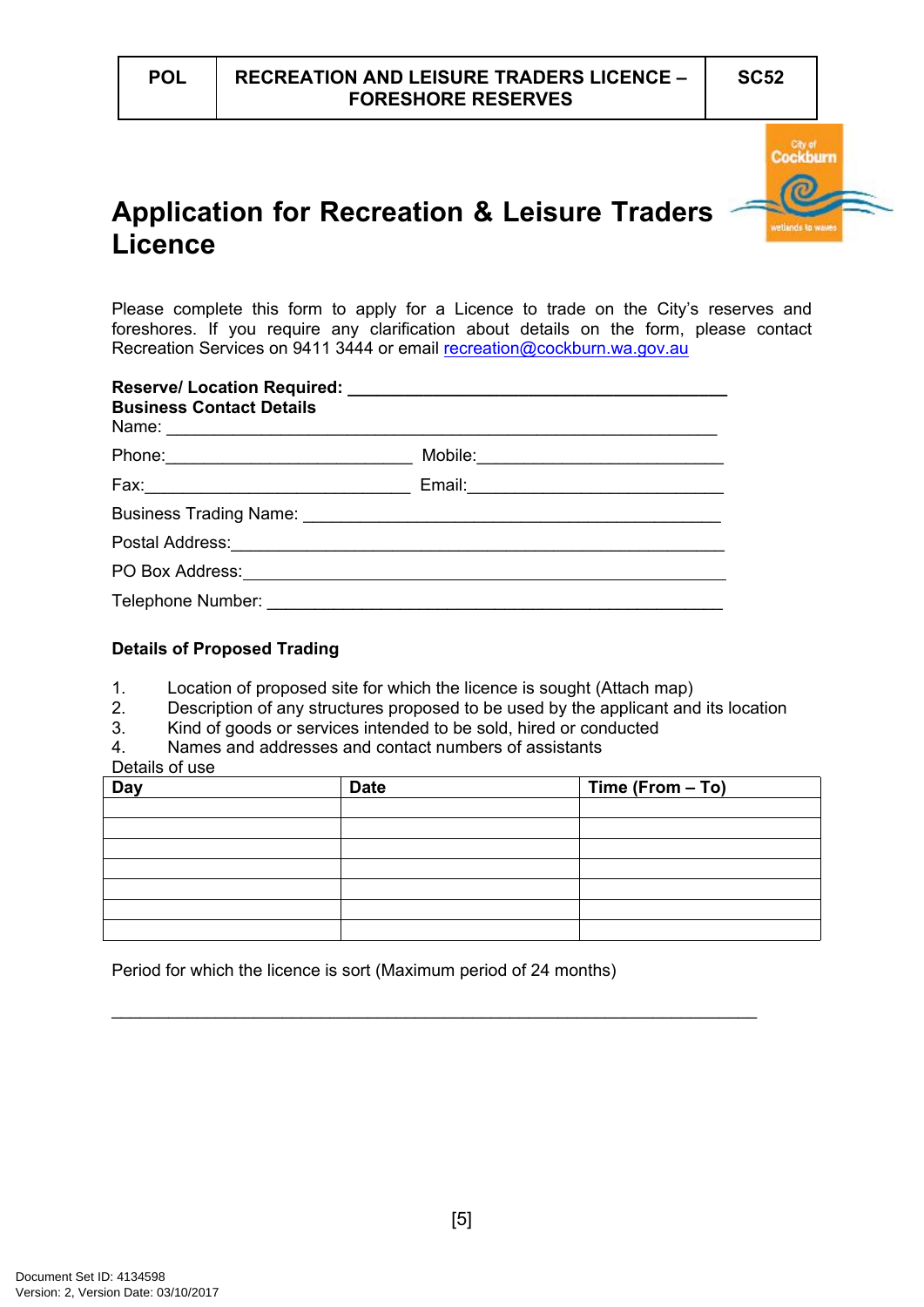#### **Applicant must provide the following:**

- 1 An accurate plan and description of any proposed stand, table, structure or vehicle which may be used for the proposed trading; and
- 2 Evidence of Public liability insurance to a minimum of \$10,000,000 cover
- 3 A detailed Risk Management Plan that includes safety equipment, entry/exit points, emergency contacts, dangers and site plan.
- 4 Where required any certified Accreditation and qualifications in chosen field

#### **Fees and Charges Guide**

| <b>Type of Application</b>       | Cost       |
|----------------------------------|------------|
| <b>Yearly License Fee</b>        | \$1,500.00 |
| 6 month Fee                      | \$650.00   |
| Monthly                          | \$216,000  |
| Application Fee (non-refundable) | \$50.00    |

**Thank you for completing this application form** for a Recreation & Leisure Traders Licence. Once returned, your application will be processed and if approved a licence will be provided that will provide confirmation of trading and payment information.

Please sign and return completed application along with all supporting documentation to recreation@cockburn.wa.gov.au.

I/We hereby acknowledge having read the Conditions and Applications Process Guidelines and agree to ensure compliance therein. Name:

| -<br>Date: |  |
|------------|--|
|            |  |

Signature: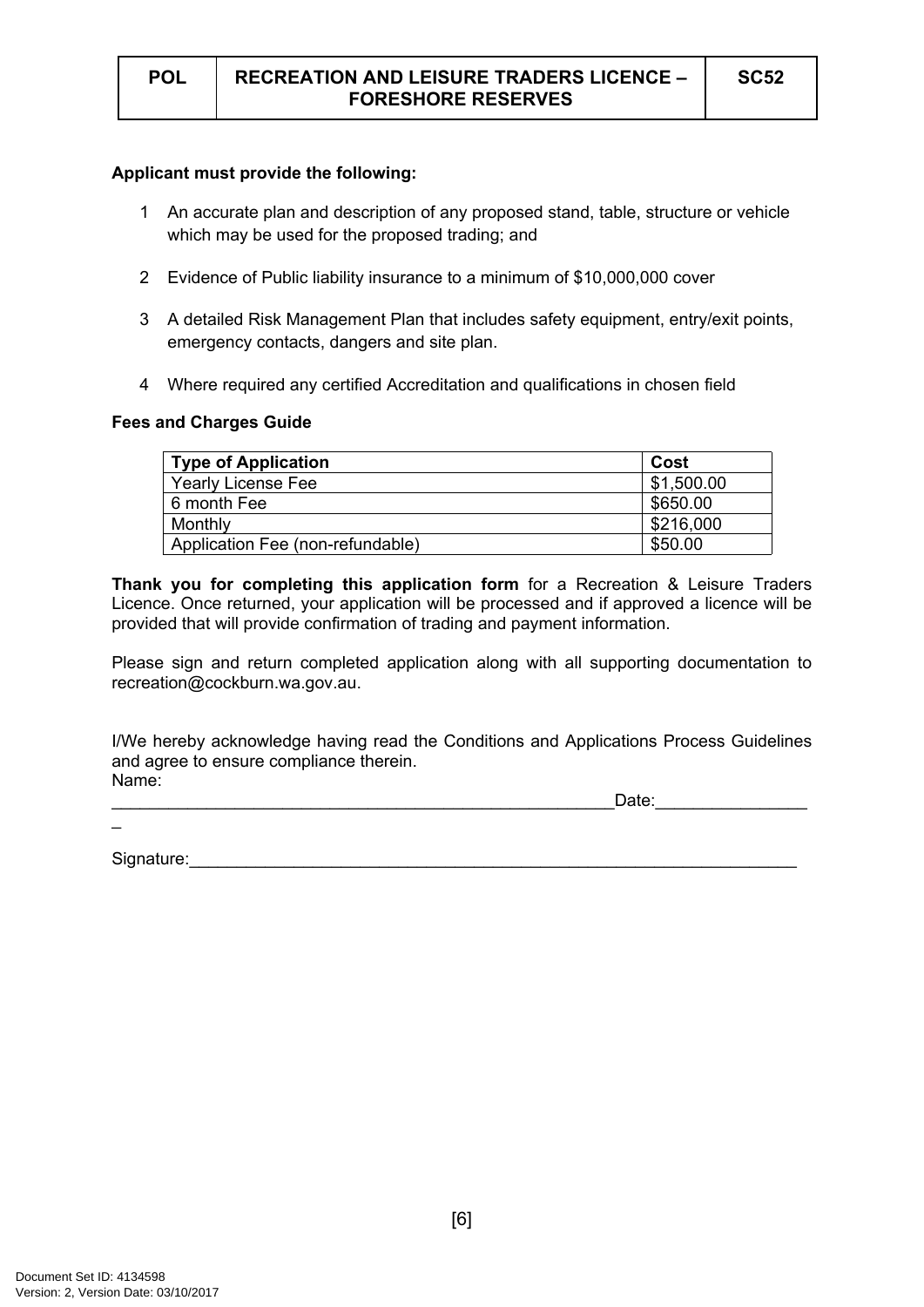# **Recreation & Leisure Traders Licence Conditions and Application Process Guidelines**

Licences are approved in accordance with Part VI, Division 2, and Licences of the Local Laws

## **Application Process**

## **1. Assessment to undertake Commercial Activities on Council reserves and foreshores**

- a) Applications for a Traders Licence on Council reserves must include a site plan showing the area of proposed operation or development, nature of operation, any requirements associated with fixed plant or buildings, times of operation and necessary equipment.
- b) Applications will be checked for consistency with any existing development plans, beach and reserve classification, gazetted or priority uses, other existing uses, potential conflict and any perceived beneficial or adverse impacts. If the proposal is in direct conflict with any identified use or beach classification, then the application must be automatically rejected
- c) Minimum \$10,000,000 Public Liability cover to be provided and remain current for the period of licence.
- d) Provide up-to-date State and/or National Police Clearance Certificate and/or Working with Children check according to the Traders Licence they are seeking, such as:
	- i. State: required if Licensee will be transporting people
	- ii. National: required for all new applicants and renewals
	- iii. WWC: a current check is required for all traders and assistants working in contact with children, (valid for 3yrs)
- e) Where required, obtain written approval from the Department of Transport Marine Division, Fremantle Port Authority, Department of Conservation and Land Management, Work Safe and/or any other relevant statutory authority
- f) Where appropriate provide up to date Accreditation Certification prior to the commencement of operations and such policy to remain during the approval period
- g) Provide a Risk Management Plan
- h) New licence applications may not be approved if a similar business is operating within at least 500m of the location on the same day/s. The City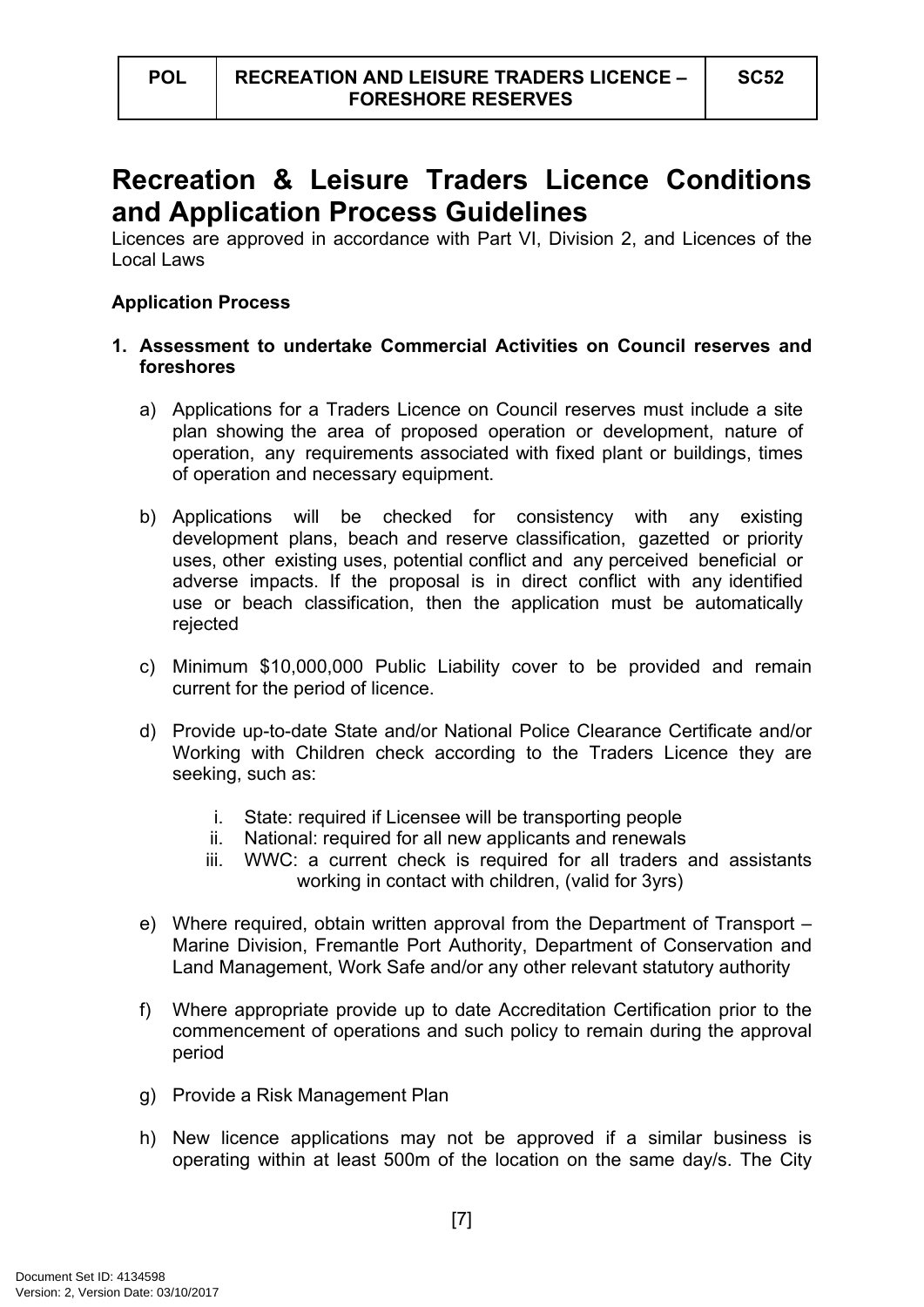reserves the right not provide permits under these circumstances or if there deemed to be any other conflict to operators within the proximity.

# **2. Conditions of Approval**

Applications received by the City will be assessed by the Chief Executive Officer or nominated officers under delegated authority. The following conditions will be set for all Recreation and Leisure Traders Licence:

- a) In general, any commercial operations should be located within the vicinity of existing parking, toilet facilities and take into account reserve access constraints. Proposals requiring extra parking or access are to be assessed in conjunction with a Reserve Management Plan, provided by the applicant, identifying any financial or other support required from Council for establishment and maintenance costs to enable the commercial operation to proceed;
- b) Approval to operate will be for a maximum period of twelve (12) months from date of issue;
- c) The Licensee is required to ensure that the site is left in a clean and tidy condition during and after use;
- d) The Licensee is required to ensure that the natural ground coverage or dune stabilisation growth is not distributed;
- e) The Licensee must forward a Certificate of Currency or copy of the Insurance Policy for a minimum of \$10 million Public Liability Insurance to Council prior to the commencement of operations and such Policy to remain current during the approval period;
- f) Compliance with Council's Local Law relating to signs and its statement of planning policy (Part 12 Enforcement of Local Laws, Division 5 Section 12.29) with all signs being removed after each day's trading or as agreed by Council at the completion of the event period in which the operation included;
- g) The Licensee is responsible for ensuring that payment of all Licence and Charge Fees, together with the written approval from other Statutory Authorities, relevant Accreditation Certification and a Certificate of Currency or copy of the Insurance Policy have been submitted to Council's Recreation Services Department prior to the commencement of operations;
- h) Any substantiated complaints received will be forwarded to the operator for his/her attention. Should the operator be unable or unwilling to satisfactorily address such complaints, then consideration will be given to either varying the conditions of use, altering the location of the site or withdrawing permission for the continued use of the site;